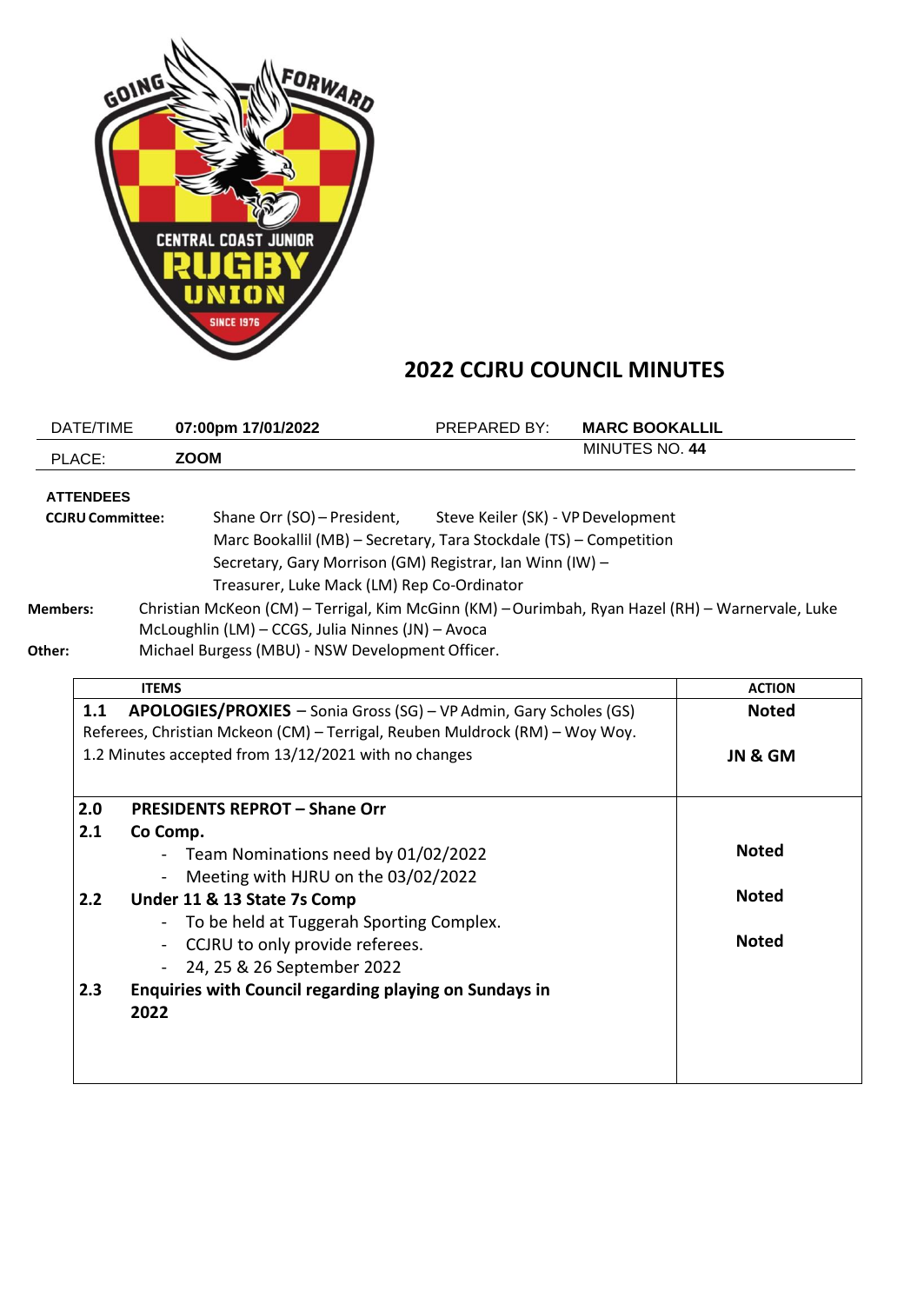| 3.0 VICE PRESIDENT DEVELOPMENT REPORT - Steve Keiler<br>3.1 Development Days have been put on hold due to ongoing COVID<br>problem.<br><b>3.2</b> Competition Rules will be updated $-$ main change is players will<br>only be able to play in age for which they have been dispensed into.<br>3.3 NSW Country require action plans for all clubs and zones - LM to send<br>out template to all clubs.<br>3.4 Edstart Rugby Scholarships - see attached link -<br>https://edstart.com.au/?utm_source=nswru&utm_medium=edm&utm_cam<br>paign=bts22. | <b>Noted</b><br><b>SK</b><br><b>Noted</b><br><b>Noted</b> |
|---------------------------------------------------------------------------------------------------------------------------------------------------------------------------------------------------------------------------------------------------------------------------------------------------------------------------------------------------------------------------------------------------------------------------------------------------------------------------------------------------------------------------------------------------|-----------------------------------------------------------|
| 4.0 VP ADMIN REPORT - Sonia Gross<br>4.1 Sponsorship<br>- In talks with potential new sponsors                                                                                                                                                                                                                                                                                                                                                                                                                                                    | <b>Noted</b>                                              |
| 5.0 SECRETARY REPORT - Marc Bookallil<br>5.1 Digital Marketing Plans to commence in the next week for CCJRU,<br>The Bay, Warnervale, Ourimbah & Nothlakes.                                                                                                                                                                                                                                                                                                                                                                                        | <b>MB</b>                                                 |
| 5.2 Clubs to make sure Facebook page is set to public to enable<br>sharing or create a duplicate public Facebook page                                                                                                                                                                                                                                                                                                                                                                                                                             | <b>Noted</b>                                              |
| 6.0 TREASURERS REPORT - Ian Winn<br><b>6.1 CBA Banking Authority completed</b>                                                                                                                                                                                                                                                                                                                                                                                                                                                                    | <b>Noted</b><br><b>Noted</b>                              |
| 7.0 REPRESENTITIVE REPORT - Luke Mack<br>7.1 LM to send out Rep schedule of events                                                                                                                                                                                                                                                                                                                                                                                                                                                                | LM                                                        |
| 7.2 All Rep Coaches have been appointed except Under 18 Girls                                                                                                                                                                                                                                                                                                                                                                                                                                                                                     | <b>Noted</b>                                              |
| 7.3 Orders need to be place for gear - Shorts, Balls, Etc                                                                                                                                                                                                                                                                                                                                                                                                                                                                                         | <b>Noted</b>                                              |
| 7.4 Training to commence early February                                                                                                                                                                                                                                                                                                                                                                                                                                                                                                           | <b>Noted</b>                                              |
| 8.0 COMPETITION REPORT - Tara Stockdale                                                                                                                                                                                                                                                                                                                                                                                                                                                                                                           | <b>Noted</b>                                              |
| 8.1 Rough Team Nominations need to be email by 07/02/2022<br>8.2 Commencement of Winter Comp to start 30/04/2022                                                                                                                                                                                                                                                                                                                                                                                                                                  | <b>Noted</b>                                              |
| 8.3 Clubs to run gala days in early April before School Holidays                                                                                                                                                                                                                                                                                                                                                                                                                                                                                  | <b>Noted</b>                                              |
| 8.4 Summer 7s                                                                                                                                                                                                                                                                                                                                                                                                                                                                                                                                     | <b>Noted</b>                                              |
| - New final date at Tuggerah Sporting Complex -<br>11/03/2022                                                                                                                                                                                                                                                                                                                                                                                                                                                                                     |                                                           |
| - Draw almost complete<br>8.5 2022 Registration are open                                                                                                                                                                                                                                                                                                                                                                                                                                                                                          | <b>Noted</b>                                              |
| 8.6 Dispensations                                                                                                                                                                                                                                                                                                                                                                                                                                                                                                                                 | <b>Noted</b>                                              |
| - TS to send out email regarding CCJRU procedures and<br>policies.                                                                                                                                                                                                                                                                                                                                                                                                                                                                                | <b>TS</b>                                                 |
| - Players will only be allowed to play in their dispensated<br>age group.                                                                                                                                                                                                                                                                                                                                                                                                                                                                         | <b>Noted</b>                                              |